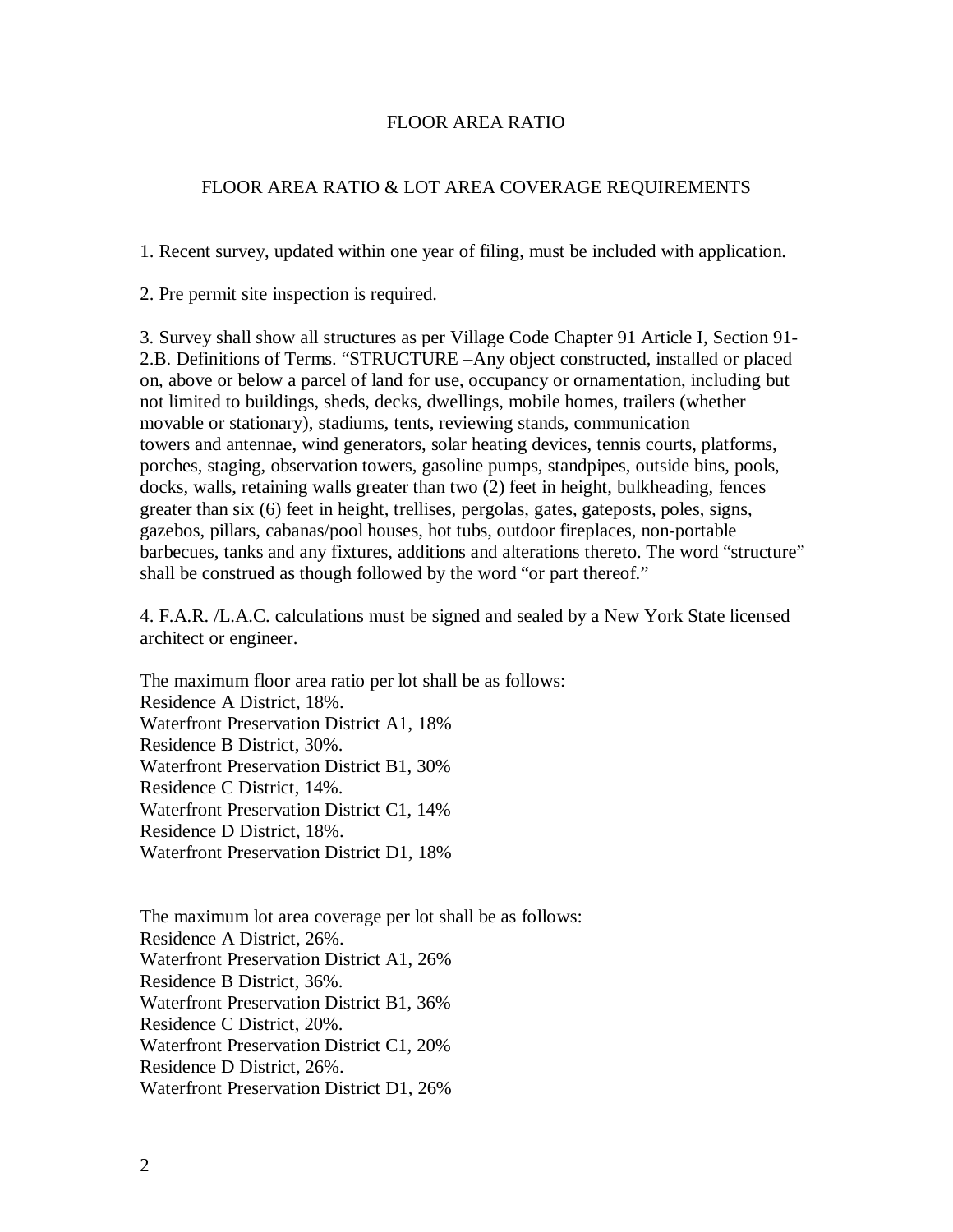| Name:    | <b>SCTM No.</b>     |       |
|----------|---------------------|-------|
| Address: | Residence District: | Date: |

## **FLOOR AREA RATIO (F.A.R.)**

F.A.R. is the gross floor area of the dwelling plus the garage all measured to the outside of the exterior walls.

F.A.R. includes overhangs and habitable basement space but not unheated breezeways.

This quantity shall be divided by the total lot area times one hundred (100) to equal the F.A.R.

| <b>LOCATION</b>             | <b>EXISTING</b><br>SQ. FT.<br>(FLOOR AREA) | <b>PROPOSED</b><br><b>ADDITIONAL</b><br><b>SQ. FT.</b> | TOTAL SQ. FT.<br><b>(FLOOR AREA)</b> |
|-----------------------------|--------------------------------------------|--------------------------------------------------------|--------------------------------------|
|                             |                                            |                                                        |                                      |
| Habitable Cellar Space      |                                            |                                                        |                                      |
| <b>First Floor</b>          |                                            |                                                        |                                      |
| Second Floor                |                                            |                                                        |                                      |
| <b>Third Floor</b>          |                                            |                                                        |                                      |
| Garage                      |                                            |                                                        |                                      |
|                             |                                            |                                                        |                                      |
|                             |                                            |                                                        |                                      |
| <b>Total Square Footage</b> |                                            |                                                        |                                      |
| (Floor Area)                |                                            |                                                        |                                      |
| <b>Total Lot Area</b>       |                                            |                                                        |                                      |

Existing

| LAISUILE                 |           |        |
|--------------------------|-----------|--------|
| Total Square Footage $=$ | $X 100 =$ | F.A.R. |
| Total Lot Area           |           |        |
|                          |           |        |

Total Total Square Footage =  $\angle X 100 =$  F.A.R. Total Lot Area

\* Structures include but are not limited to any object constructed, installed or placed on, above or below a parcel of land for use, occupancy or ornamentation, including but not limited to buildings, sheds, decks, dwellings, mobile homes, trailers (whether movable or stationary), stadiums, tents, reviewing stands, satellite antennas, solar heating devices, tennis courts, platforms, porches, staging, observation towers, radio and television towers and antennas, gasoline pumps, standpipes, outside bins, pools, docks, walls and retaining walls, bulkheading, fences, trellises, pergolas, gates, gateposts, poles, signs, tanks, and any fixtures, additions and alterations thereto. The word "structure" shall be construed as though followed by the words "or part thereof."

\_\_\_\_\_\_\_\_\_\_\_\_\_\_\_\_\_\_\_\_\_\_\_\_\_\_\_\_\_\_\_\_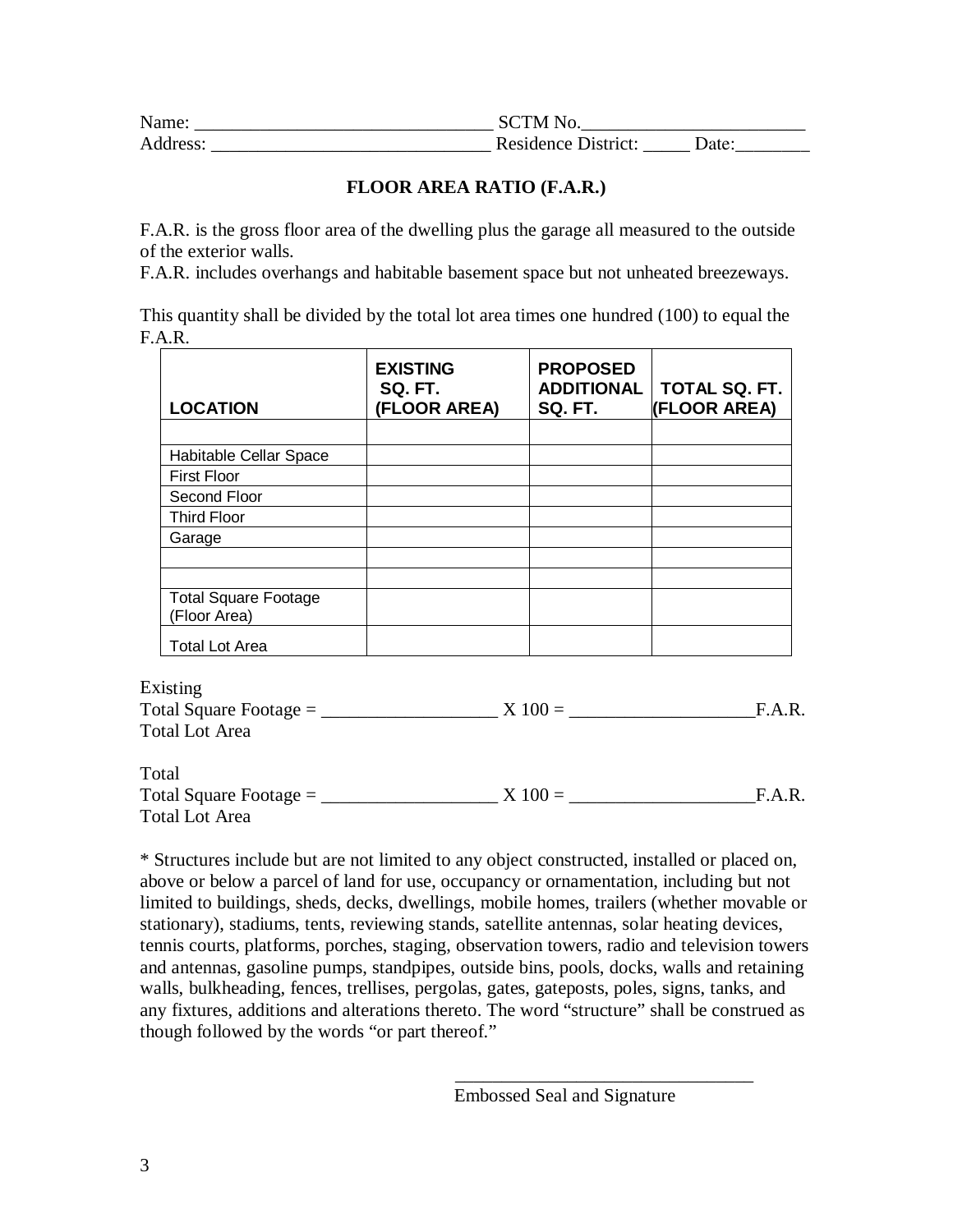| Name:    | <b>SCTM No.:</b>    |       |
|----------|---------------------|-------|
| Address: | Residence District: | Date: |

## **LOT AREA COVERAGE (L.A.C.)**

Lot Area Coverage (L.A.C.) is the footprint of a dwelling including, where applicable, any breezeway and garage plus the square footages of all structures on the subject property measured to the outside of the exterior most points. This quantity shall be divided by the total lot area times one hundred (100) to equal the L.A.C.

| LOCATION                                                                                                                                                                                                                        | <b>EXISTING SQ. FT.</b><br>(FLOOR AREA) | <b>PROPOSED</b><br>ADDITIONAL | TOTAL SQ. FT.<br>(FLOOR AREA) |
|---------------------------------------------------------------------------------------------------------------------------------------------------------------------------------------------------------------------------------|-----------------------------------------|-------------------------------|-------------------------------|
|                                                                                                                                                                                                                                 |                                         |                               |                               |
| Breezeway ______________                                                                                                                                                                                                        |                                         |                               |                               |
| Garage and the control of the control of the control of the control of the control of the control of the control of the control of the control of the control of the control of the control of the control of the control of th |                                         |                               |                               |
| Sheds _______________                                                                                                                                                                                                           |                                         |                               |                               |
|                                                                                                                                                                                                                                 |                                         |                               |                               |
| Pa <u>tios ______________</u> ___                                                                                                                                                                                               |                                         |                               |                               |
| Pools __________________                                                                                                                                                                                                        |                                         |                               |                               |
| <u>Courts ________________</u>                                                                                                                                                                                                  |                                         |                               |                               |
| Platforms _____________                                                                                                                                                                                                         |                                         |                               |                               |
| Porches <b>Exercises</b>                                                                                                                                                                                                        |                                         |                               |                               |
| Docks in the control of the control of the control of the control of the control of the control of the control of the control of the control of the control of the control of the control of the control of the control of the  |                                         |                               |                               |
| Walls & Retaining Walls                                                                                                                                                                                                         |                                         |                               |                               |
|                                                                                                                                                                                                                                 |                                         |                               |                               |
| Trellises <b>Andrew Marshall</b>                                                                                                                                                                                                |                                         |                               |                               |
| Pergolas                                                                                                                                                                                                                        |                                         |                               |                               |
| Cabanas <b>Cabanas</b>                                                                                                                                                                                                          |                                         |                               |                               |
| <b>Driveways</b>                                                                                                                                                                                                                |                                         |                               |                               |
| Walkways                                                                                                                                                                                                                        |                                         |                               |                               |
|                                                                                                                                                                                                                                 |                                         |                               |                               |
| <b>Total Square Footage</b>                                                                                                                                                                                                     |                                         |                               |                               |
| LTotal Lot Area ___________                                                                                                                                                                                                     |                                         |                               |                               |
| Existing<br><b>Total Lot Area</b>                                                                                                                                                                                               |                                         |                               | L.A.C.                        |
| Total                                                                                                                                                                                                                           |                                         |                               | L.A.C.                        |
|                                                                                                                                                                                                                                 |                                         |                               |                               |
|                                                                                                                                                                                                                                 |                                         | <b>Total Lot Area</b>         |                               |

Embossed Seal and Signature

 $\frac{1}{2}$  , and the set of the set of the set of the set of the set of the set of the set of the set of the set of the set of the set of the set of the set of the set of the set of the set of the set of the set of the set